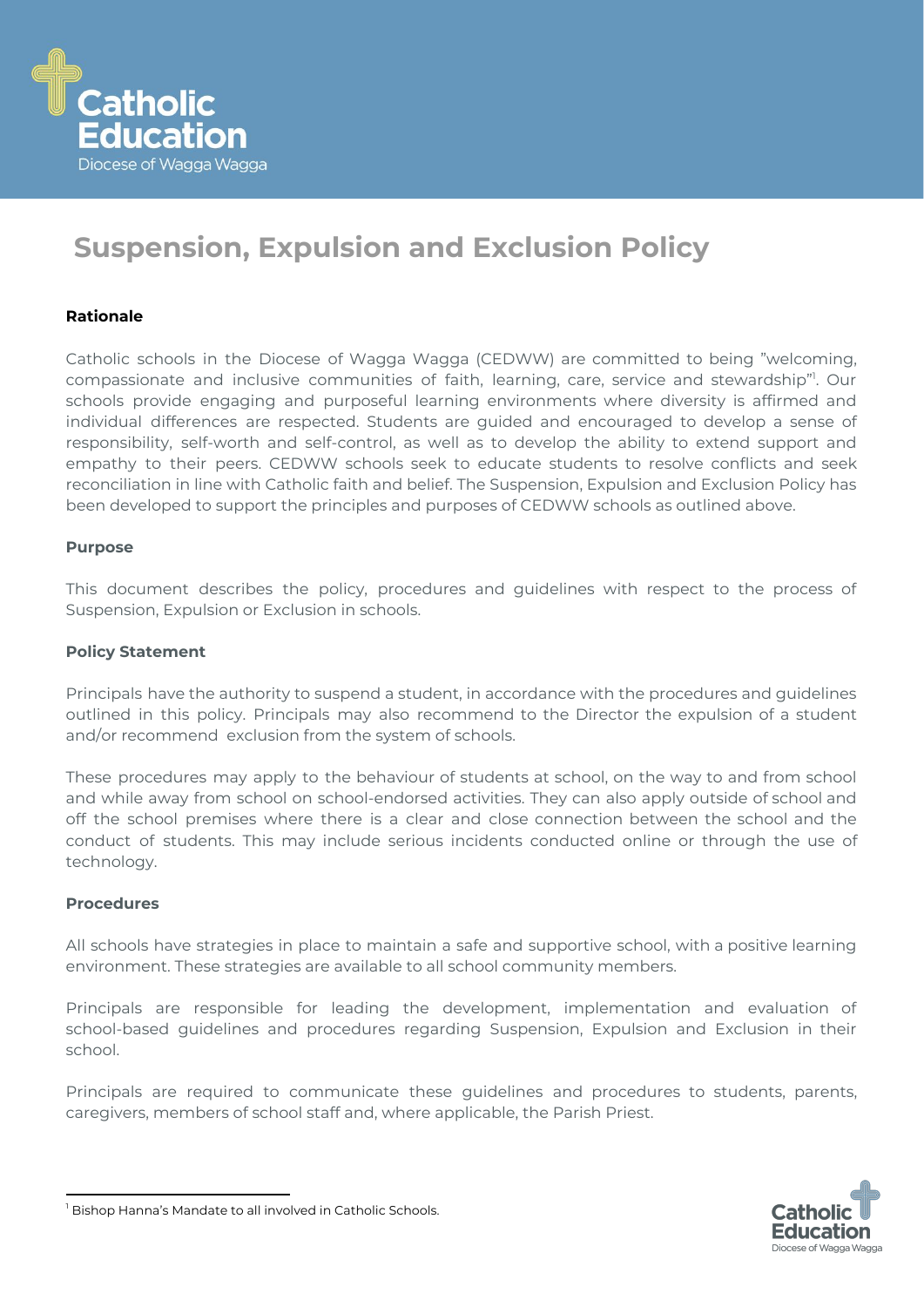

School-based guidelines and procedures need to be informed by principles of procedural fairness<sup>2</sup>, school pastoral responsibilities and duty of care. Action to suspend, expel or exclude a student is a serious matter and should be carried out in a fair and equitable manner, taking into account the school's responsibilities to the student and to the whole school community.

School leaders need to consult, investigate and communicate with all relevant parties in a timely manner. Leaders will consider and implement processes listed below:

- Fair and unbiased decision-making processes that are evidence-based;
- Documentation of the suspension, including dates of the suspension and follow up processes;
- Verbal and written notification to parents and carers;
- Notification of parents and carers responsibility for the care and safety of the student during the time of suspension;
- Provision of school work, learning and study expectations during the time of the suspension.

Where appropriate school leaders will also provide:

- Provision of support for students (eg., pastoral mentor, behaviour support plan, referral for counselling or to a health professional, collaboration with external support agencies, etc);
- Reference to other processes such as risk assessment, re-entry meetings, return to school plans and reconciliation or mediation support.

## **Guidelines for Suspension**

**Suspension** occurs when a student's attendance at school has been temporarily withdrawn as a disciplinary measure, on the authority of the Principal or the Principal's delegate for a set short or extended period of time.

- Short suspension is a suspension from school for between 1-3 school days.
- Extended suspension is a suspension for 4 or more days, up to a maximum of 20 school days.
- Internal suspension is a suspension where the student attends school but does not attend activities, classes or shared breaks. Principals and school leaders determine whether an internal or external suspension is more appropriate for the student and context on a case by case basis, taking into account the needs of the student/s and school, levels of risk and any other relevant or contributing factors.
- Principals are required to notify and consult with the Schools Operations Manager or Assistant Director before imposing an extended suspension of four or more days.

Suspension allows for a period of time for the parties involved to:

- Reflect on and enter into dialogue about the behaviour and circumstances that have led to the suspension;
- Focus on the development of an appropriate response for all parties concerned;
- Ascertain the need for further support;

 $2$  Procedural fairness is based on the right to be heard and the right to an unbiased decision-making process that is evidence based.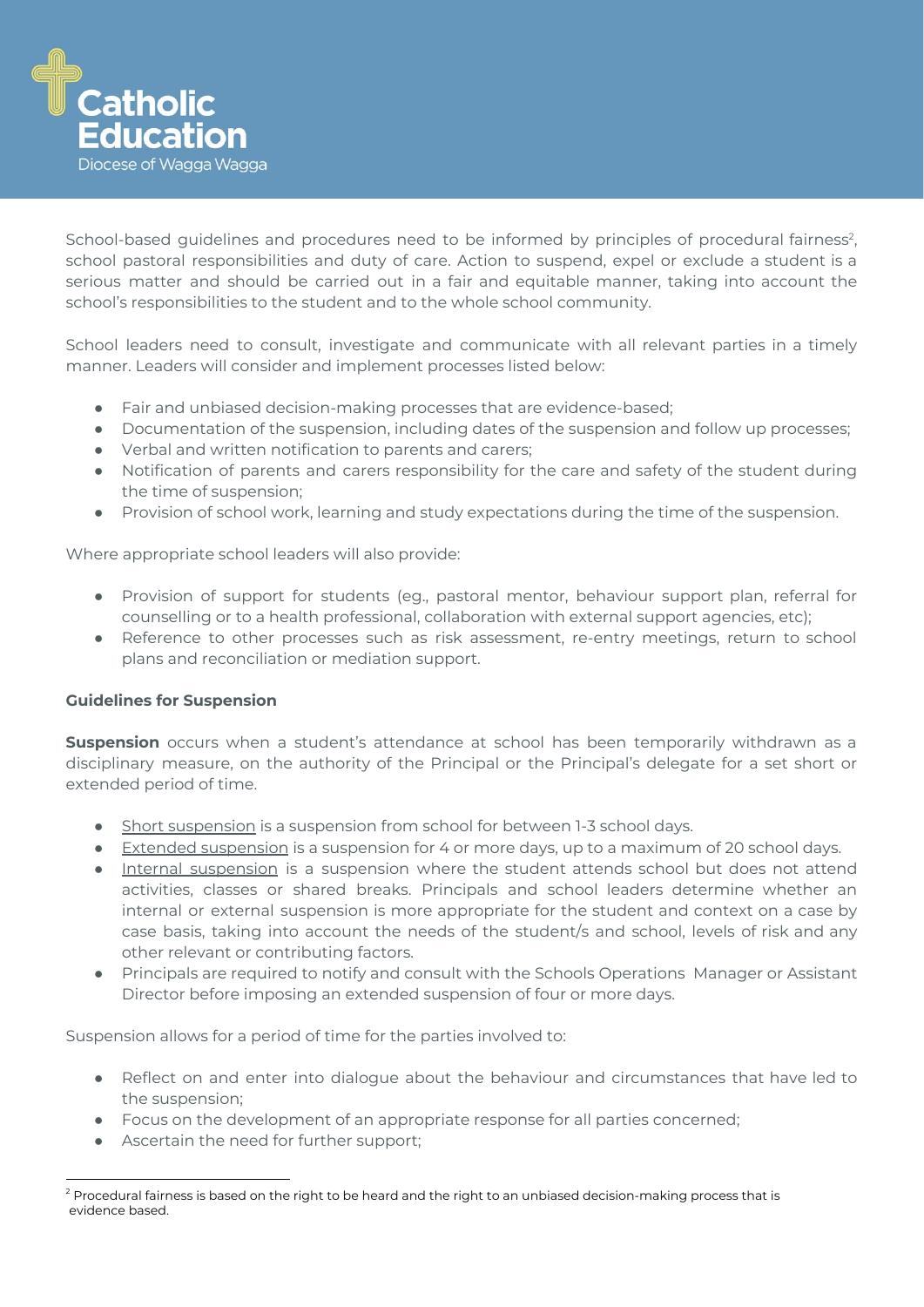

● Provide a process for a return to school or classroom, including re-entry meetings, return to school plans, processes of reconciliation and behavioural support plans where appropriate.

Suspension may occur when the behaviour of a student places the student or others at risk of harm; ongoing and serious disruption to learning; or school reputational risk. Behaviours may include:

- Violent and abusive behaviour;
- Threatening serious physical harm to another person;
- Sexual harassment or abuse of others;
- Persistent bullying and harassment of others in person and/or online or using technology;
- Possession of illegal drugs;
- Possession of a prohibited weapon;
- Involvement in behaviour of a criminal nature;
- Continued pattern of significant disruption of learning and teaching;
- Posing a risk to the safety of another person, including work-health safety.

#### **Guidelines for Expulsion and Exclusion**

**Expulsion** occurs when a student's attendance at school has been permanently withdrawn from the school on the authority of the Director. It involves a termination of the contract entered into at the time of enrolment by the parent/s or caregivers. Expulsion would usually include school support for the student to transition into another school or alternative educational setting.

**Exclusion** occurs when a student is prevented from enrolling in any systemic Catholic school in the Diocese of Wagga Wagga.

Expulsion and/or exclusion are considered in situations where there are ongoing and significant incidents of serious misconduct occurring over a period of time. Normally a period or series of periods of suspension would occur before deciding to expel a student. On some occasions, the student's misconduct is considered of such a serious nature that the Director may expel or exclude a student in circumstances where there has been no prior suspension.

#### **System Procedural Guidelines for schools**

Students and parents have a right to be informed regarding the reasons for the suspension, including the length of the suspension and processes for re-entry to the school.

Principals should consider whether an internal or external suspension is more appropriate, given the context of the misconduct, the capacity of the school and the needs of the student.

Principals and delegates have an obligation to ensure that Behaviour Support plans, counselling support, wellbeing referrals, or other supports are implemented or made available where indicated or required.